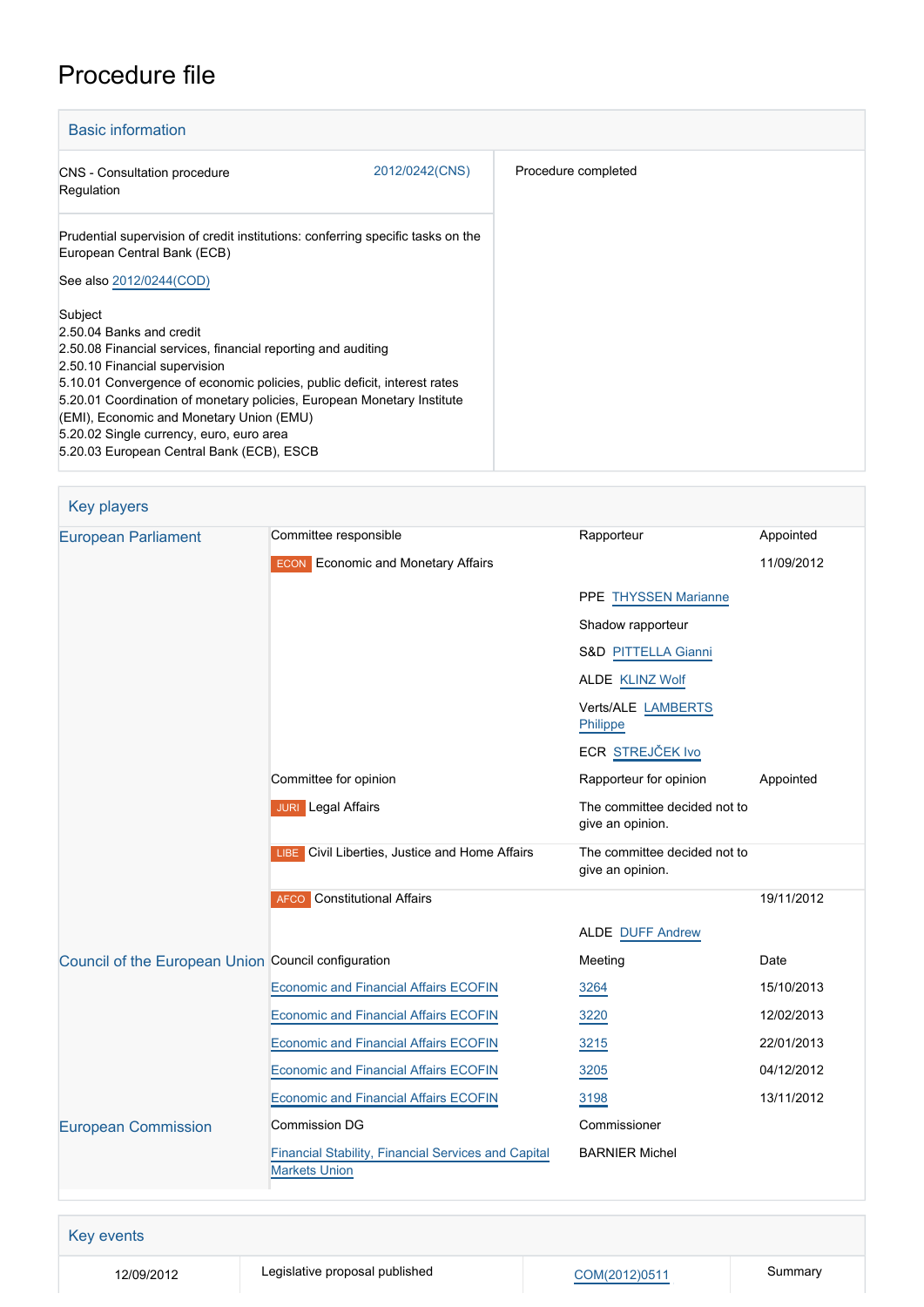| 22/10/2012 | Committee referral announced in<br>Parliament                      |              |         |
|------------|--------------------------------------------------------------------|--------------|---------|
| 13/11/2012 | Debate in Council                                                  | 3198         | Summary |
| 28/11/2012 | Vote in committee                                                  |              |         |
| 03/12/2012 | Committee report tabled for plenary, 1st<br>reading/single reading | A7-0392/2012 | Summary |
| 04/12/2012 | Debate in Council                                                  | 3205         | Summary |
| 22/01/2013 | Debate in Council                                                  | 3215         |         |
| 12/02/2013 | Debate in Council                                                  | 3220         |         |
| 21/05/2013 | Debate in Parliament                                               | T,           |         |
| 22/05/2013 | Results of vote in Parliament                                      | 省            |         |
| 22/05/2013 | Decision by Parliament                                             | T7-0213/2013 | Summary |
| 12/09/2013 | Decision by Parliament                                             | T7-0372/2013 | Summary |
| 15/10/2013 | Act adopted by Council after consultation<br>of Parliament         |              |         |
| 15/10/2013 | End of procedure in Parliament                                     |              |         |
| 29/10/2013 | Final act published in Official Journal                            |              |         |

| <b>Technical information</b> |                                                 |  |
|------------------------------|-------------------------------------------------|--|
| Procedure reference          | 2012/0242(CNS)                                  |  |
| Procedure type               | CNS - Consultation procedure                    |  |
| Procedure subtype            | Legislation                                     |  |
| Legislative instrument       | Regulation                                      |  |
|                              | See also 2012/0244(COD)                         |  |
| Legal basis                  | Treaty on the Functioning of the EU TFEU 127-p6 |  |
| Stage reached in procedure   | Procedure completed                             |  |
| Committee dossier            | ECON/7/10655                                    |  |

## Documentation gateway

| Legislative proposal                                 |             | COM(2012)0511                                | 12/09/2012 | EC.        | Summary |
|------------------------------------------------------|-------------|----------------------------------------------|------------|------------|---------|
| Committee draft report                               |             | PE497.794                                    | 08/10/2012 | <b>EP</b>  |         |
| Amendments tabled in committee                       |             | PE498.138                                    | 30/10/2012 | <b>EP</b>  |         |
| Amendments tabled in committee                       |             | PE498.139                                    | 30/10/2012 | EP         |         |
| Amendments tabled in committee                       |             | PE498.140                                    | 30/10/2012 | <b>EP</b>  |         |
| Amendments tabled in committee                       |             | PE498.151                                    | 30/10/2012 | EP         |         |
| European Central Bank: opinion, guideline,<br>report |             | N7-0045/2013<br>OJ C 030 01.02.2013, p. 0006 | 27/11/2012 | <b>ECB</b> | Summary |
| Committee opinion                                    | <b>AFCO</b> | PE498.084                                    | 30/11/2012 | EP         |         |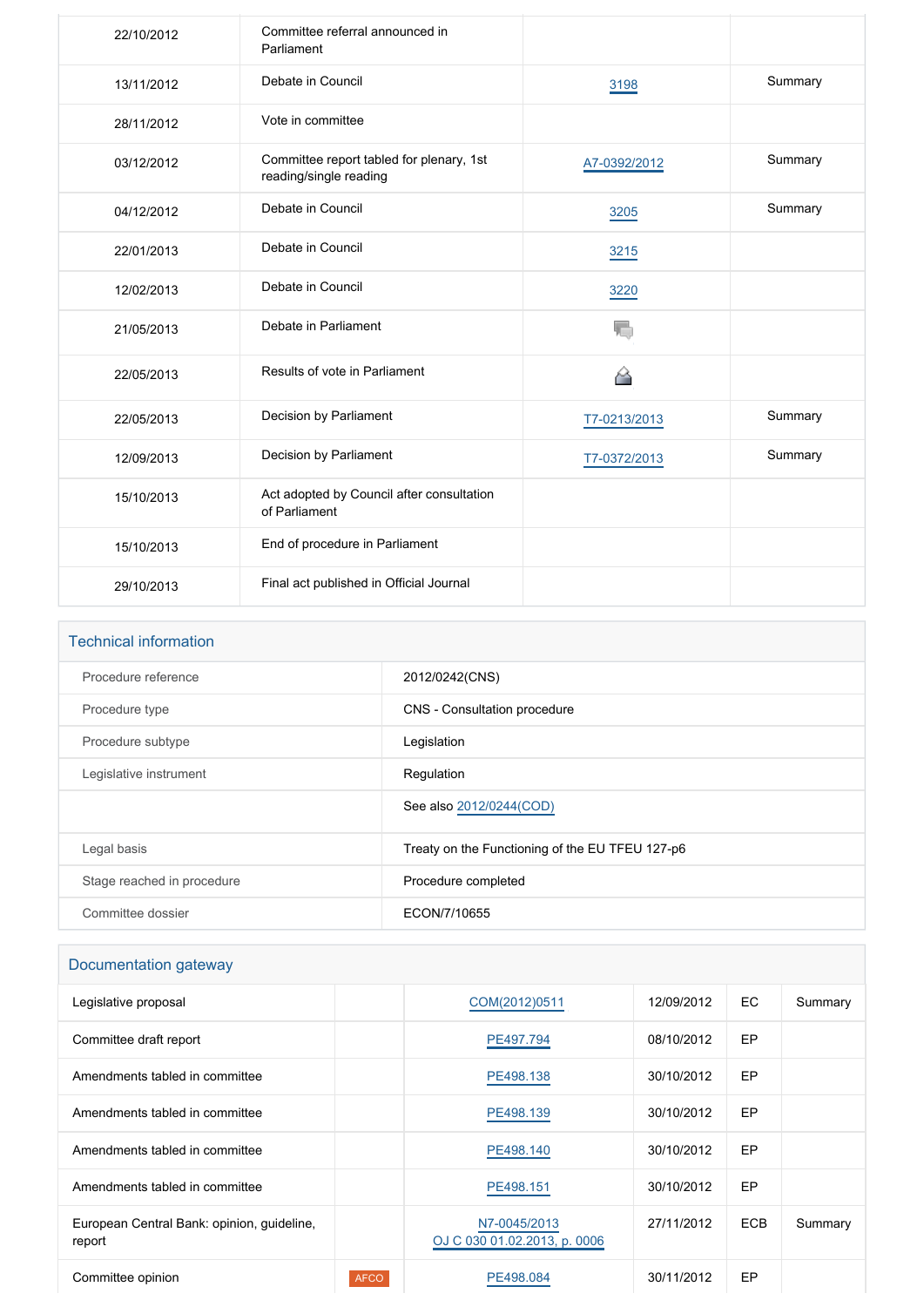| Committee report tabled for plenary, 1st<br>reading/single reading        | A7-0392/2012  | 03/12/2012 | <b>EP</b> | Summary |
|---------------------------------------------------------------------------|---------------|------------|-----------|---------|
| Text adopted by Parliament, partial vote at<br>1st reading/single reading | T7-0213/2013  | 22/05/2013 | EP        | Summary |
| Text adopted by Parliament, 1st<br>reading/single reading                 | T7-0372/2013  | 12/09/2013 | EP        | Summary |
| Commission response to text adopted in<br>plenary                         | SP(2013)774   | 06/12/2013 | EC.       |         |
| Follow-up document                                                        | COM(2017)0591 | 11/10/2017 | <b>EC</b> | Summary |
| Follow-up document                                                        | SWD(2017)0336 | 13/10/2017 | EC.       |         |

#### Additional information

| National parliaments | <b>IPEX</b>      |
|----------------------|------------------|
| European Commission  | EUR-Lex<br>_____ |

Final act

 [Regulation 2013/1024](https://eur-lex.europa.eu/smartapi/cgi/sga_doc?smartapi!celexplus!prod!CELEXnumdoc&lg=EN&numdoc=32013R1024) [OJ L 287 29.10.2013, p. 0063](https://eur-lex.europa.eu/legal-content/EN/TXT/?uri=OJ:L:2013:287:TOC) Summary

#### Prudential supervision of credit institutions: conferring specific tasks on the European Central Bank (ECB)

OBJECTIVE: to confer specific tasks on the European Central Bank concerning policies relating to the prudential supervision of credit institutions in the context of creating a banking union.

PROPOSED ACT: Council Regulation.

BACKGROUND: the creation of the European Banking Authority (EBA) by Regulation (EU) No. 1093/2010 of the European Parliament and the Council of 24 November 2010 establishing a European Supervisory Authority (European Banking Authority), and of the European System of Financial Supervision (ESFS) already contributed to improved cooperation between national supervisors and to the development of a single rulebook for financial services in the EU. However, supervision of banks remains to a large extent within national boundaries and thereby fails to keep up with integrated banking markets.

In May 2012 the Commission has therefore called for a banking union to restore confidence in banks and in the euro. Among the key elements of the banking union will be a Single Supervisory Mechanism (SSM) with direct oversight of banks. The European Council conclusions of 29 June 2012 invited the President of the European Council to develop a road map for the achievement of a genuine Economic and Monetary Union.

The European Parliament called on various occasions for a European body to be directly responsible for certain supervisory tasks over financial institutions, starting with its [resolutions of 13 April 2000](http://www.europarl.europa.eu/oeil/FindByProcnum.do?lang=eng&procnum=COS/1999/2117) on the Commission communication on implementing the framework for financial markets: Action Plan, and of [21 November 2002](http://www.europarl.europa.eu/oeil/FindByProcnum.do?lang=en&procnum=INI/2002/2061) on prudential supervision rules in the European Union. The present proposal accompanies a related [proposal](http://www.europarl.europa.eu/oeil/FindByProcnum.do?lang=eng&procnum=COD/2012/0244) amending the Regulation establishing the EBA towards a new bank monitoring system in order to ensure that EBA decision-making structures continue to be balanced and to preserve fully the integrity of the Single Market.

IMPACT ANALYSIS: the Commission has taken into account the analysis done in the context of the adoption of the "supervisory package" creating the European Supervisory Authorities, which assessed operational, governance, financial and legal aspects relevant to the establishment of a SSM.

LEGAL BASIS: Article 127 (6) of the Treaty on the Functioning of the European Union (TFEU).

CONTENT: the proposal foresees that the ECB will be responsible for specific tasks concerning the prudential supervision of credit institutions which are established in Member States whose currency is the Euro (participating Member States) with the objective to promote the safety and soundness of credit institutions and the stability of the financial system.

After a transitional period, the ECB:

- will be responsible for carrying out key supervisory tasks for all credit institutions established in participating Member States, regardless of their business model or size;
- shall be the host supervisor for credit institutions established in non-participating Member States, which establish a branch or provide cross-border services in a participating Member State .

The ECB will carry out its tasks within the framework of the ESFS and will cooperate closely with national supervisors and the EBA. The EBA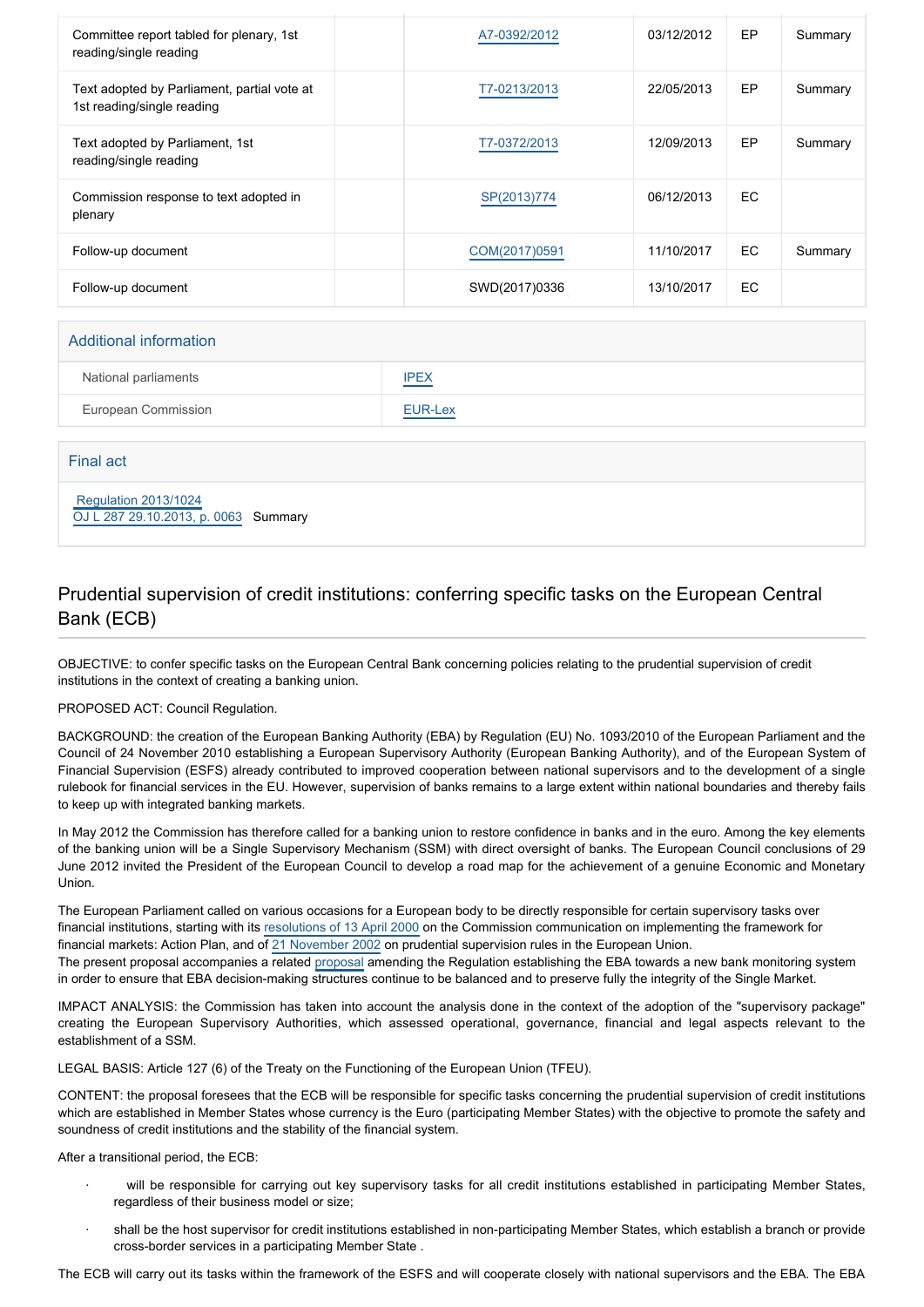will keep its powers and tasks to further develop the single rulebook and ensure convergence and consistency of supervisory practice.

Tasks of the ECB: the ECB will be exclusively competent for key supervisory tasks which are indispensable to detect risks for banks' viability and require them to take the necessary action. It will, inter alia, be the competent authority for licensing and authorizing credit institutions:

- assessing qualifying holdings,
- ensuring compliance with the minimum capital requirements, ensuring the adequacy of internal capital in relation to the risk profile of a credit institution (Pillar 2 measures),
- supervising financial conglomerates.

However, the ECB will be only responsible for carrying out its tasks for the supplementary supervision of financial conglomerates on a group-wide basis, while the prudential supervision of the individual insurance undertaking itself will be carried out by national competent authorities.

Role of national supervisors: National supervisors will continue to play an important role with the creation of a Single Supervisory Mechanism (SSM):

1) all tasks not conferred on the ECB will remain with national supervisors. for example, national supervisors will remain in charge of consumer protection and the fight against money laundering, and of the supervision of third country credit institutions establishing branches or providing cross-border services within a Member State;

2) even for the tasks conferred on the ECB, most day-to-day verifications and other supervisory activities necessary to prepare and implement the ECB's acts could be exercised by national supervisors operating as an integral part of the SSM.

Powers of the ECB: the ECB will have the supervisory powers that those authorities shall have in accordance with the EU banking legislation. Those include supervisory powers:

- · the authorisation of credit institutions and the withdrawal of authorisations and the removal of a member of a credit institution's management board;
- the power to impose pecuniary sanctions and periodic penalty payments;
- all necessary investigatory powers, including on-site inspections, to be able to carry out its tasks.

Relationship with Member States whose currency is not the Euro: as regards the supervision of cross-border banks active both within and outside the Euro area, the proposal does not affect in any way the position of non participating Member States in the Colleges of Supervisors set up under Directive 2006/48/EC. The provisions on those colleges and the obligation to cooperate and exchange information in consolidated supervision and between home and host supervisors will apply fully to the ECB as the competent authority for the participating Member States.

Subject to meeting specific conditions Member States that have not adopted the euro but wish to participate in the banking union will be able to enter into a close supervisory cooperation with the ECB.

Entry into force: due to the urgency of setting up an effective SSM, the regulation will enter into force on 1 January 2013. A phasing-in approach is envisaged:

- as of 1 January 2013, the ECB will be able to to apply its supervisory tasks to any banks, in particular banks which have received or requested public financial assistance;
- as of 1 July 2013, the most significant credit institutions of European systemic importance shall be subject to ECB supervision:
- in relation to all other banks, the ECB will assume in full its tasks as from 1 January 2014 at the latest.

BUDGETARY IMPLICATION: this proposal has no implication for the Union budget, since in accordance with the Treaty the ECB's budget is not part of the Union budget.

#### Prudential supervision of credit institutions: conferring specific tasks on the European Central Bank (ECB)

The Council discussed proposals aimed at establishing a single supervisory mechanism (SSM) for credit institutions in the eurozone and in other EU Member States choosing to participate. The two proposed regulations are a key element of a broader plan to establish a banking union for the euro area.

- The first proposal conferring specific supervisory tasks on the European Central Bank, is based on Article 127 (6) of the Treaty on the Functioning of the European Union which requires unanimity for adoption by the Council, after consulting the European Parliament and the ECB.
- The [second proposal](http://www.europarl.europa.eu/oeil/popups/ficheprocedure.do?lang=en&reference=2012/0244(COD)) modifying Regulation 1093/2010 establishing the European Banking Authority, is based on Article 114 of the Treaty on the Functioning of the European Union which requires a qualified majority for adoption by the Council, in agreement with the Parliament.

The October European Council set 1 January 2013 as the deadline for agreeing on the legal framework set out in the two regulations, whilst indicating that work on operational implementation would take place during 2013.

According to the Presidencys progress report of 6 November 2012, consensus is emerging on a number of issues, in particular the separation within the ECB of monetary policy and supervisory functions (Article 18 of the ECB Regulation), subject to finalisation of the drafting. Nevertheless, certain other matters remain open:

1. The equitable treatment of euro-area and non-euro area Member States. There are two important issues in this regard: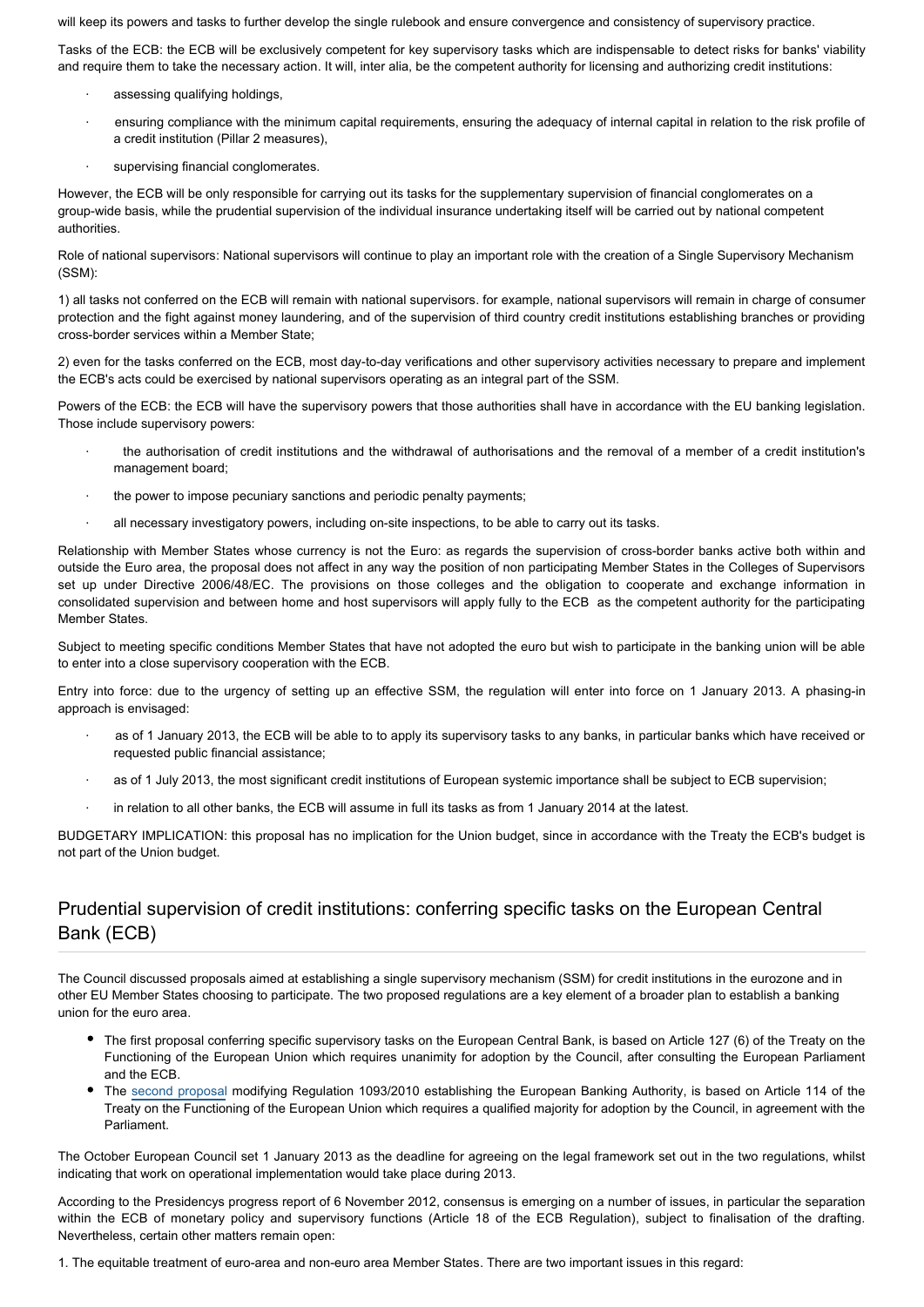(i) The status and role of non-euro area Member States who choose to participate in the SSM (under Articles 6 and 19 of the ECB proposal): the Presidency has amended the Commissions proposal to allow for all participating Member States to be treated equally in the Supervisory Board (i.e. non-euro area participating Member States will be voting members).

Furthermore, the Presidency has already introduced a number of safeguards for participating non-euro area Member States. More work is needed to meet the concerns of delegations. Nonetheless the Presidency finds that these safeguards should lay the foundations for a satisfactory compromise, subject to further guidance from the Council, especially on the voting rights in the supervisory board.

(ii) The changes to voting modalities in the EBA (Article 1(7) of the EBA proposal):a number of Member States consider that the voting rules should still be further (thoroughly) reviewed, and allow for additional safeguards, e.g. in terms of double majority requirements, in all cases (including qualified majority voting). Against this backdrop, the Presidency considers that further political guidance from the Council is needed to find the adequate balance between anti-discrimination safeguards for non-participating Member States and effective decision-making.

The Presidency has decided in its forthcoming compromise to make it clear that when the EBA engages in binding mediation, all competent authorities, including the ECB acting in its supervisory capacity, will be treated equally.

2. The distribution of tasks between the ECB and the NCAs: the Commission proposal assigned a wide range of tasks to the ECB with regard to all credit institutions established in the Member States participating in the SSM. Most of them have proved uncontroversial, except in particular those referring to so-called "macroprudential tools" (especially, the setting of buffers under the ECB Proposal) and to the coordination of a single position of NCAs from Member States participating in the SSM.

The Commission proposal was not very explicit in regard to the respective roles of the ECB and the NCAs in their foreseen cooperation within the SSM. Without touching the basic principle of the ECB's exclusive responsibility, the Presidency has introduced a number of significant changes, which aim to establish the supervisory architecture, without prejudice to further specifications. A certain number of improvements were proposed, especially on the exact competences to be granted to the ECB and on the modalities for cooperation between the ECB and the NCAs.

Lastly, the question of granting and withdrawal of authorisation has given rise to concerns by some delegations which find that the key issue of access to and removal from the market should remain within the remit of national authorities.

3. Phasing in of the SSM (Article 27 of the ECB proposal): some delegations have questioned the phasing-in arrangements proposed by the Commission and suggestions have been made to seek a more flexible phasing-in arrangement, thus leaving the ECB more time to prepare for the taking over of its new supervisory tasks.

### Prudential supervision of credit institutions: conferring specific tasks on the European Central Bank (ECB)

#### OPINION OF THE EUROPEAN CENTRAL BANK

on a proposal for a Council Regulation conferring specific tasks on the European Central Bank concerning

policies relating to the prudential supervision of credit institutions and a

[proposal for a Regulation of the European Parliament and of the Council](http://www.europarl.europa.eu/oeil/popups/ficheprocedure.do?reference=2012/0244(COD)&l=EN) amending Regulation (EU) No 1093/2010

establishing a European Supervisory Authority (European Banking Authority)

Since both texts relate to the conferral of specific supervisory tasks on the ECB and the establishment of the single supervisory mechanism (SSM), and despite the distinct legislative procedures applying to these texts, the ECB has adopted a single opinion on the two proposals.

The ECB broadly welcomes such proposals, which are in line with the main findings of the report by the President of the European Council and the conclusions of the European Council of 29 June and 18 October 2012. The ECB stands ready to perform the new tasks relating to the prudential supervision of credit institutions provided for in the proposed SSM regulation. The ECB considers that Article 127(6) of the Treaty constitutes the appropriate legal basis for rapidly and effectively conferring specific supervisory tasks upon the ECB.

The ECB supports the conclusions of the Interim Report by the President of the European Council on economic and monetary union and an integrated financial framework and is of the opinion that such a single resolution mechanism - focused on a European Resolution Authority - is indeed a necessary complement to the SSM to achieve a well-functioning financial market union. Therefore, such a mechanism should be established, or at least there should be clear deadlines for its establishment, when the ECB assumes its supervisory responsibility in full.

From the ECBs perspective, the proposed SSM regulation should comply with the following main principles:

- · the ECB, within the SSM, should be able to carry out the tasks assigned to it effectively and rigorously without any risk to its reputation;
- the ECB is of the view that the proposed SSM regulation should enable the activation of the macro-prudential instruments provided by Union law, either at the initiative of the ECB or the national authorities;
- · the ECB should remain independent in carrying out all its tasks; the ECB considers that the liability of the ECB, the national competent authorities and their respective officials should only be incurred in cases of intentional misconduct or gross negligence;
- · there should be a strict separation between the ECBs new tasks concerning supervision and its monetary policy tasks assigned by the Treaty to prevent potential conflicts of interest and ensure autonomous decision-making for the performance of these tasks;
- the ECB should be able to have full recourse to the knowledge, expertise and operational resources of national supervisory authorities;
- the SSM should operate in a manner fully consistent with the principles underpinning the single market in financial services and in full adherence to the single rulebook for financial services. In this regard, the ECB also welcomes the possibility to involve non-euro area Member States in the SSM to ensure greater harmonisation of supervisory practices within the European Union, thus strengthening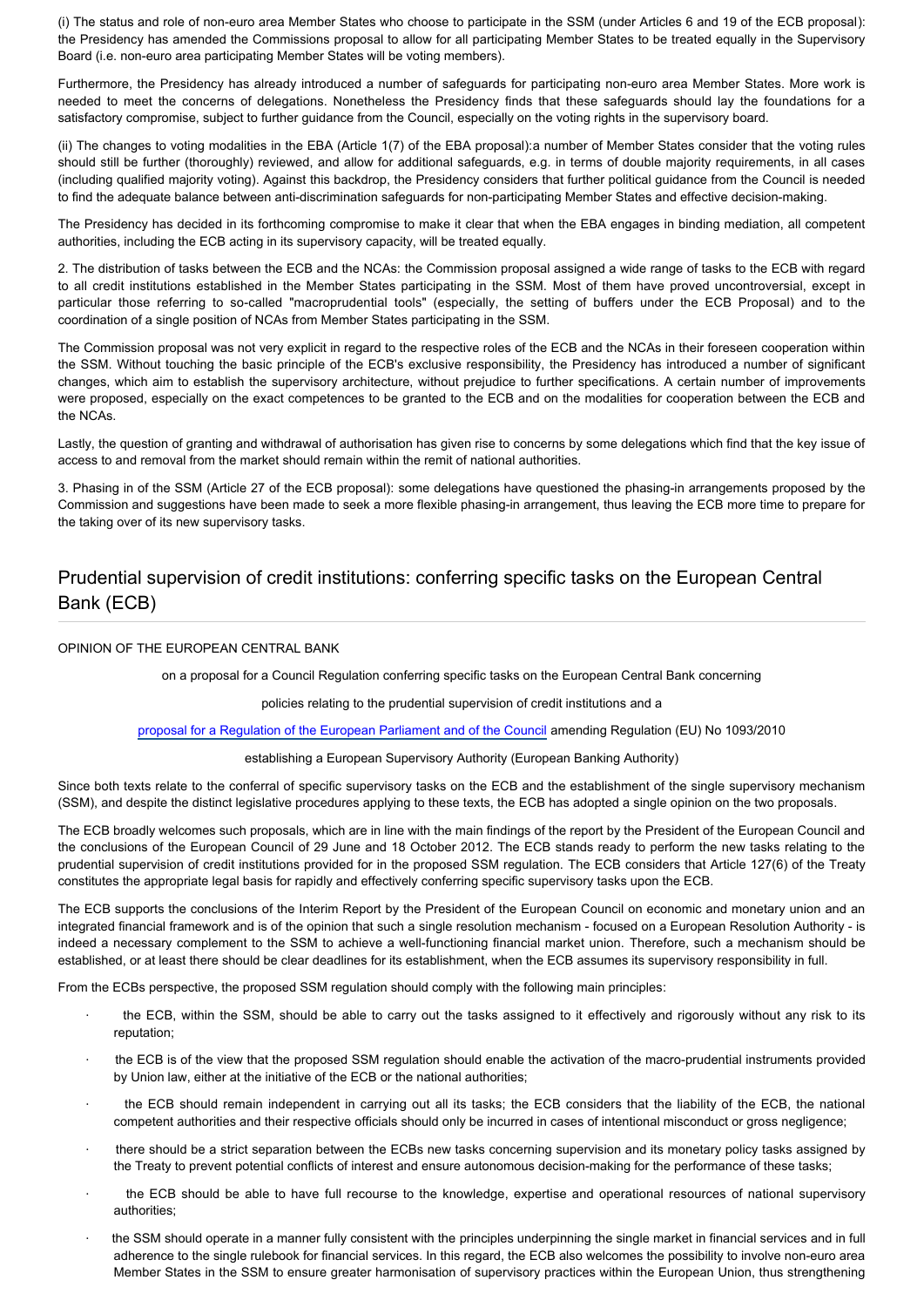- the internal market;
- the ECB is ready to comply with the highest standards of accountability for the supervisory tasks.

The ECB stresses the importance of reaching an agreement on the above proposals by the end of 2012 to maintain the envisaged timetable, namely the entry into force of the proposed SSM regulation on 1 January 2013, gradual operational implementation in the course of 2013, and full implementation by 1 January 2014.

To ensure that the proposed SSM regulation can in the future be technically adjusted, the ECB recommends that the European Council considers having recourse to Article 48 of the Treaty on European Union under which the European Council may either authorise the Council to act by qualified majority for future technical amendments to the proposed SSM regulation, or for such amendments to be adopted under the ordinary legislative procedure.

#### Prudential supervision of credit institutions: conferring specific tasks on the European Central Bank (ECB)

The Committee on Economic and Monetary Affairs adopted, within the framework of a special legislative procedure (consultation with Parliament), the report by Marianne THYSSEN (EPP, BE) on the proposal for a Council regulation conferring specific tasks on the European Central Bank (ECB) concerning policies relating to the prudential supervision of credit institutions.

The parliamentary committee proposed that the European Parliament amend the Commission proposal as follows:

Clearly defined tasks: Members specify that the Regulation entrusts the ECB with clearly defined tasks in relation to the prudential supervision of credit institutions and the stability of the financial system within the Union and in each Member State participating in the Union, with full regard to a duty of care.

Participating Member State means a Member State whose currency is the euro or a Member State whose currency is not the euro which chooses to participate in the Single Supervisory Mechanism (SSM) foreseen by the Regulation.

In fulfilling its tasks, the ECB shall respect the different types and size of credit institutions. It should also take care to ensure that the national competent authorities of all participating Member States shall be treated on an equal footing and to respect afair balance between the rights of participating Member States.

Single Supervisory Mechanism (SSM): this is defined as a European system of financial supervision composed by the European Central Bank and national competent authorities of participating Member States. Within the SSM, the ECB and competent national authorites should cooperate faithfully and be obliged to exchange information.

Whilst always ensuring supervisory consistency within the SSM, the ECB shall request the national competent authorities to assist the ECB in the performance of the tasks conferred on it as well as the powers and obligations in relation to all credit institutions, in particular in relation to credit institutions:

- which have not received or sought direct or indirect financial support from theEuropean Financial Stability Facility (EFSF), the European Stability Mechanism (ESM) or any other future European financial assistance facility: or
- which do not pose a systemic risk, as defined in EU law, individually or as part of a group of credit institutions, financial holding companies and mixed financial holding companies.

Draft supervisory decisions of the national competent authorities shall be deemed adopted by the ECB unless it rejects them within a deadline not exceeding 10 working days. The ECB shall monitor national competent authorities on an ongoing basis.

National competent authorities shall inform the ECB without delay where:

- there are serious concerns about the safety and/or soundness of any credit institution for which they are performing tasks on behalf of the ECB;
- the stability of the financial system is or is likely to be endangered by the situation of any credit institution for which they are performing tasks on behalf of the ECB.

Moreover, the ECB may at any time and under any circumstances assume the responsibilities of the national competent authorities and carry out all or specific supervisory tasks directly.

Participation in the SSM of Member States whose currency is not the euro (close cooperation): the ECB shall carry out its tasks in relation to credit institutions established in a participating Member State whose currency is not the euro.

A close cooperation between the ECB and the national competent authority of a Member State whose currency is not the euro choosing to participateshall be established, by a decision adopted by the ECB, where certain conditions are met. Where these conditions are no longer met, the ECB may decide to issue a warning to the national competent authority of the Member State concerned that the close cooperation will be suspended or terminated if no decisive corrective action is undertaken.

If no such corrective action is undertaken, the ECB may suspend or terminate the close cooperation with that Member State.

Board of Appeal: Members propose that the ECB establish an Administrative Board of Appeal (composed of five individuals) for the purposes of settling appeals against decisions by the ECB acting as a single supervisor under this Regulation.

Members of the Board of Appeal and two alternates shall be appointed by the ECB for a term of five years, which may be extended once, following a public call for expressions of interest published in the Official Journal of the European Union, and after consultation of the Banking Supervisory Board. They shall not be bound by any instructions. A decision by the ECB within the MSU by the Board of Appeal or, in cases where there is no right of appeal to the Board of Appeal, may be contested before the Court of Justice of the European Union in accordance with Article 263 of the Treaty of the Functioning of the European Union.

Accountability and reporting: Members make the following requests: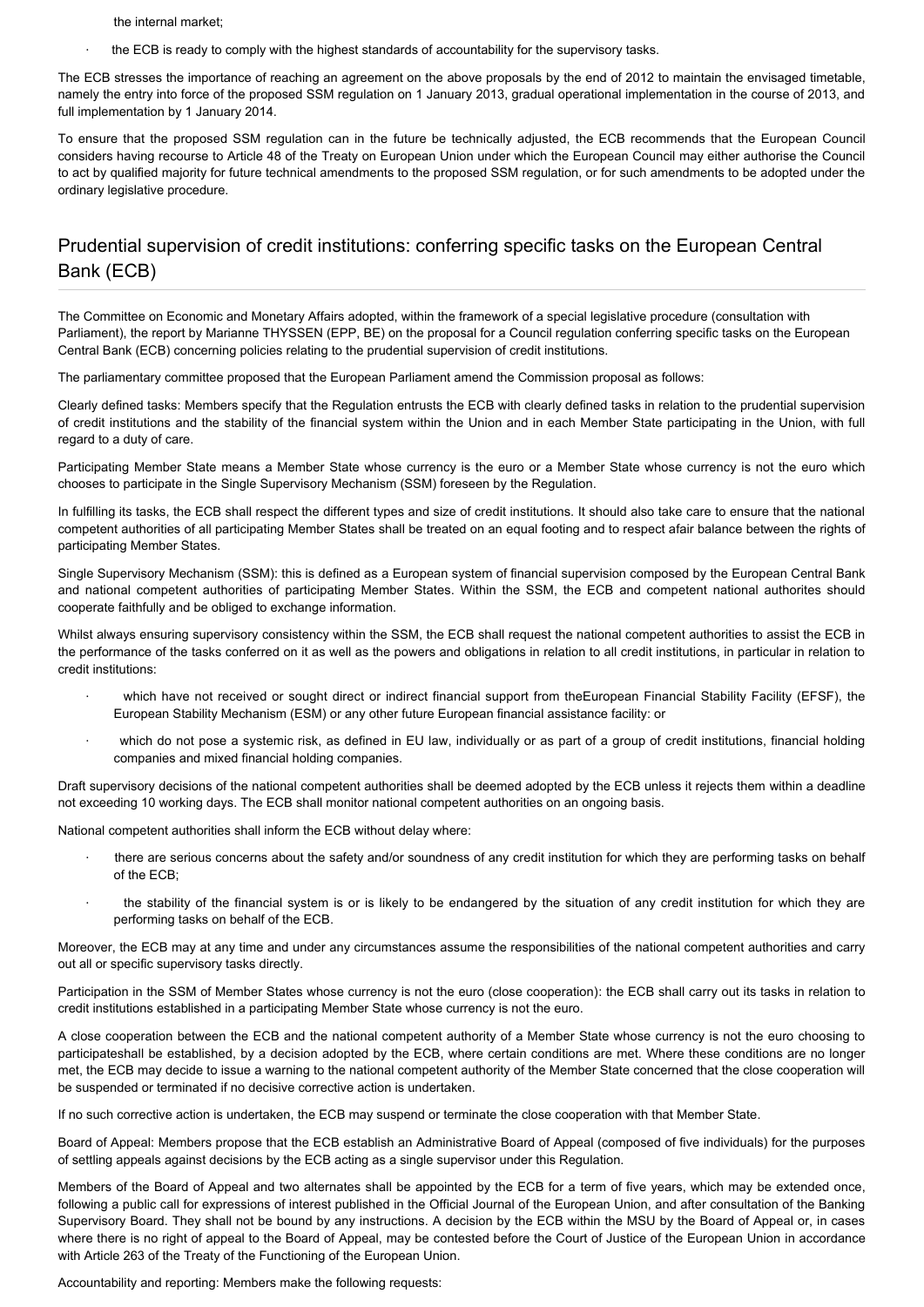- at the requestof theEuropean Parliament, the Chairof theSupervisory Board shall participate in a hearing on the execution of its supervisory tasks, including the fees levied and the expenditure incurred, by the competent committees of the Parliament;
- · upon request the Chair of the Banking Supervisory Board shall provide the Economic and Monetary Affairs Committee of the European Parliament in camera any confidential information concerning its tasks which are required for the exercise of the European Parliaments powers under the Treaty and under this regulation;
- at the request of a national parliament of a participating Member State, a representative of the Banking Supervisory Board, together with a representative of the competent national authority, shall appear before that parliament and answer questions about the performance of supervisory tasks.

Moreover, this Regulation is without prejudice to the right of the European Parliament:

- · to set up a temporary Committee of Inquiry to investigate alleged contraventions or maladministration in the implementation of Union law pursuant to Article 226 TFEU;
- · or to require the setting up of an independent inquiry into actions or failure to act of the ECB that have or may have led to a significant event in relation to financial stability, confidence or failure of a credit institution.

Reporting of Violations: the ECB shall ensure that effective mechanisms are put in place for reporting of breaches of this Regulation, including specific procedures for the receipt of reports of breaches and their follow-up.

Banking Supervisory Board: the amendments state that the Banking Supervisory Board shall include a Chairman or Chairwoman, appointed by the Governing Council after an open selection procedure on the basis of merit, skills and thorough knowledge of financial institutions and financial supervision and after approval by the European Parliament.

When exercising its tasks, the Banking Supervisory Board shall take account of all relevant facts and circumstances in the participating Member States and shall perform its duties in the interest of the Union as a whole. All members of the Banking Supervisory Board shall have equal voting rights.

By the 1 January 2014, the ECB shall carry out in full the supervisory tasks conferred on it by this Regulation.

#### Prudential supervision of credit institutions: conferring specific tasks on the European Central Bank (ECB)

The Council held a policy debate on proposals aimed at establishing a single supervisory mechanism (SSM) for the oversight of credit institutions, as part of a broader plan to establish a banking union.

The proposals involve two regulations:

- one conferring supervisory tasks on the European Central Bank,
- the other [modifying Regulation 1093/2010 establishing the European Banking Authority](http://www.europarl.europa.eu/oeil/FindByProcnum.do?lang=en&procnum=COD/2012/0244). The draft EBA amending regulation is based on article 114 of the TFEU, which requires a qualified majority for adoption by the Council, in agreement with the Parliament.

In its conclusions of 18 and 19 October 2012, the European Council set 1 January 2013 as the deadline for agreeing on the legal framework set out in the two regulations, while indicating that work on operational implementation would take place during 2013. The European Council emphasised the need to:

- ensure a clear separation between ECB monetary policy and supervision functions, and the equitable treatment and representation of both euro and non-euro area Member States participating in the SSM;
- establish a single rulebook underpinning the centralised supervision;
- ensure a level playing field between those Member States which take part in the SSM and those which do not and to find an acceptable and balanced solution regarding changes to voting modalities and decisions under the European Banking Authority (EBA) Regulation:
- adopt rapidly the provisions relating to the harmonisation of national resolution and deposit guarantee frameworks based on the Commission's legislative proposals on bank recovery and resolution and on national deposit guarantee schemes;
- ensure a fair balance between home and host countries.

Lastly, the Council agreed to hold an extra meeting on a date yet to be set before the European Council on 13 and 14 December 2012 in order to reach an agreement that would enable negotiations with the European Parliament to start with the aim of approving the texts before the end of the year.

#### Prudential supervision of credit institutions: conferring specific tasks on the European Central Bank (ECB)

The European Parliament adopted amendments on the proposal for a Council regulation conferring specific tasks on the European Central Bank concerning policies relating to the prudential supervision of credit institutions.

The matter has been referred back to the committee responsible. The vote has been postponed.

The main amendments adopted in plenary are the following :

Subject matter and scope: the ECB is conferred specific tasks concerning policies relating to the prudential supervision of credit institutions, with a view to contributing to the safety and soundness of credit institutions and the stability of the financial system within the EU and each Member State, with full regard and duty of care for the unity and integrity of the internal market based on equal treatment of credit institutions with a view to preventing regulatory arbitrage.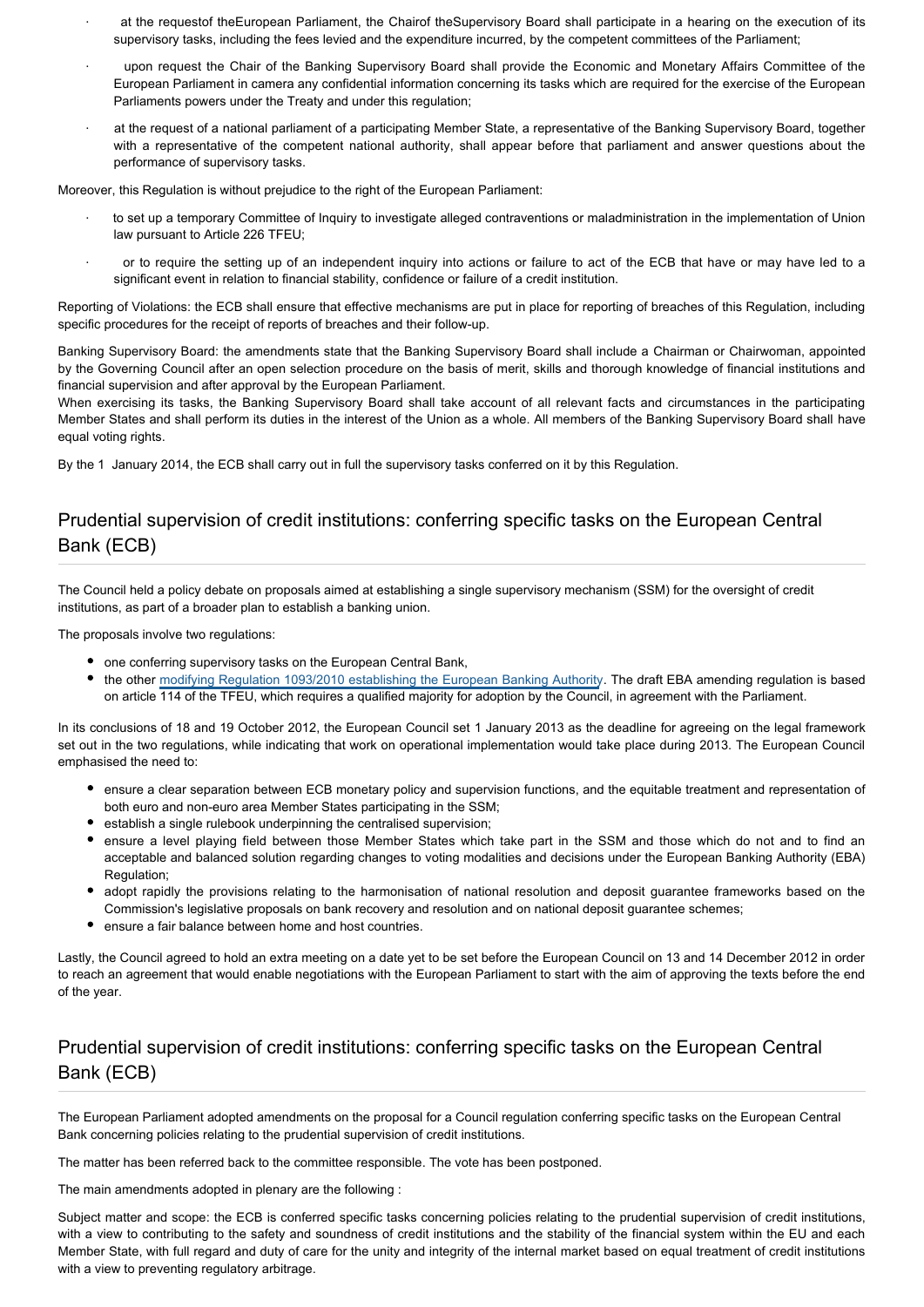When fulfilling its tasks, and without prejudice to the objective to ensure the safety and soundness of credit institutions, the ECB shall have full regard to the different types, business models and sizes of credit institutions. The exercise of the ECB's tasks should: (i) contribute in particular to ensure that credit institutions fully internalise all costs caused by their activities so as to avoid moral hazard and the excessive risk taking arising from it ; (ii) take full account of the relevant macroeconomic conditions in Member States, in particular the stability of the supply of credit and facilitation of productive activities for the economy at large.

Single Supervisory Mechanism (SSM): this is defined as a European system of financial supervision composed by the European Central Bank and national competent authorities of participating Member States. Participating Member State shall mean a Member State whose currency is the euro or a Member State whose currency is not the euro which has established a close cooperation in accordance with this Regulation. The ECB and the national competent authorities of non-participating Member States shall conclude a memorandum of understanding describing in general terms how they will cooperate with one another in the performance of their supervisory tasks.

Where necessary the ECB shall enter into memoranda of understanding with competent authorities of Member States responsible for markets in financial instruments. Such memoranda shall be made available to the European Parliament, the Council and competent authorities of all Member States.

Tasks conferred on the ECB: the ECB shall carry out its tasks within a single supervisory mechanism composed of the ECB and national competent authorities. The ECB shall be responsible for the effective and consistent functioning of the single supervisory mechanism. Both the ECB and national competent authorities shall be subject to a duty of cooperation in good faith, and an obligation to exchange information.

Within this framework, the ECB shall be exclusively competent to carry out, for prudential supervisory purposes, the following tasks in relation to all credit institutions established in the participating Member States:

- to authorise credit institutions and to withdraw authorisations of credit institutions subject to certain provisions;
- for credit institutions established in a participating Member State, which wish to establish a branch or provide cross-border services in a non participating Member State, to carry out the tasks which the competent authority of the home Member State shall have under the relevant Union law;
- to assess applications for the acquisition and disposal of qualifying holdings in credit institutions, except in the case of a bank resolution;
- to ensure compliance with the acts which impose prudential requirements on credit institutions in the areas of own funds requirements, securitisation, large exposure limits, liquidity, leverage, and reporting and public disclosure of information on those matters;
- to carry out supervision on a consolidated basis over credit institutions' parents established in one of the participating Member States;
- to carry out supervisory tasks in relation to recovery plans, and early intervention where a credit institution or group in relation to which the ECB is the consolidating supervisor, does not meet or is likely to breach the applicable prudential requirements.

The ECB should have the supervisory power to remove a member of a management body in accordance with the provisions of this regulation.

For the carrying out of its tasks and the exercise of its supervisory powers, the ECB should apply the material rules relating to the prudential supervision of credit institutions. Those rules are composed of the relevant Union law, in particular directly applicable Regulations or Directives, such as those on capital requirements for banks and on financial conglomerates.

Macroprudential tasks and tools: whenever appropriate or deemed required, the competent or designated authorities of the participating Member States shall apply requirements for capital buffers to be held by credit institutions at the relevant level in accordance with relevant Union law in addition to own funds requirements. The ECB may, if deemed necessary, instead of the national competent or national designated authorities of the participating Member State, apply higher requirements for capital buffers than applied by the national competent or national designated authorities of participating Member States to be held by credit institutions at the relevant level.

Early intervention and precautionary powers: within the scope of the tasks conferred on the ECB, national law confers on national competent authorities certain powers which are currently not required by Union law, including certain early intervention and precautionary powers. The ECB should be able to require national authorities to make use of these powers, in order to ensure the performance of full and effective supervision within the Single Supervisory Mechanism.

Close cooperation with the competent authorities of participating Member States whose currency is not the Euro: the ECB may address instructions to the national competent authority of the participating Member State whose currency is not the Euro. It may decide to issue a warning to the Member State concerned that the close cooperation will be suspended or terminated if no decisive corrective action is undertaken in certain cases.

If a non-euro participating Member State disagrees with a draft decision of the Supervisory Board, it shall inform the Governing Council of its reasoned disagreement. The Governing Council shall then decide about the matter within five working days, taking fully into account those reasons, and explain in writing its decision to the Member State concerned. The Member State concerned may request the ECB to terminate the close cooperation with immediate effect and will not be bound by the ensuing decision.

Role of national parliaments: the role for national parliaments is appropriate given the potential impact that supervisory measures may have on public finances, credit institutions, their customers and employees, and the markets in the participating Member States. In this regard, the ECB should also forward the reports, which it addresses to the European Parliament and the Council, to the national parliaments of the participating Member States. National parliaments of the participating Member States should be able to address any observations or questions to the ECB on the performance of its supervisory tasks, to which the ECB may reply. The parliament of a participating Member State should also be able to invite the Chair or a representative of the Supervisory Board to participate in an exchange of views in relation to the supervision of credit institutions in that Member State together with a representative of the national competent authority.

Monetary and supervisory functions: these should be carried out separately. The ECB shall ensure that the operation of the Governing Council is completely differentiated as regards monetary and supervisory functions.

Organisational separation of staff should ensure that the exercise of the tasks conferred by this Regulation is fully subject to democratic accountability and oversight as provided for by this Regulation.

Supervisory Board: this should be an essential body in the exercise of supervisory tasks by the ECB. The Council should be given the power to adopt an implementing decision to appoint the Chair and the Vice-Chair of the Supervisory Board. After hearing the Supervisory Board, the ECB should submit a proposal for the appointment of the Chair and the Vice-Chair to the European Parliament for approval. Following the approval of this proposal, the Council should adopt that implementing decision.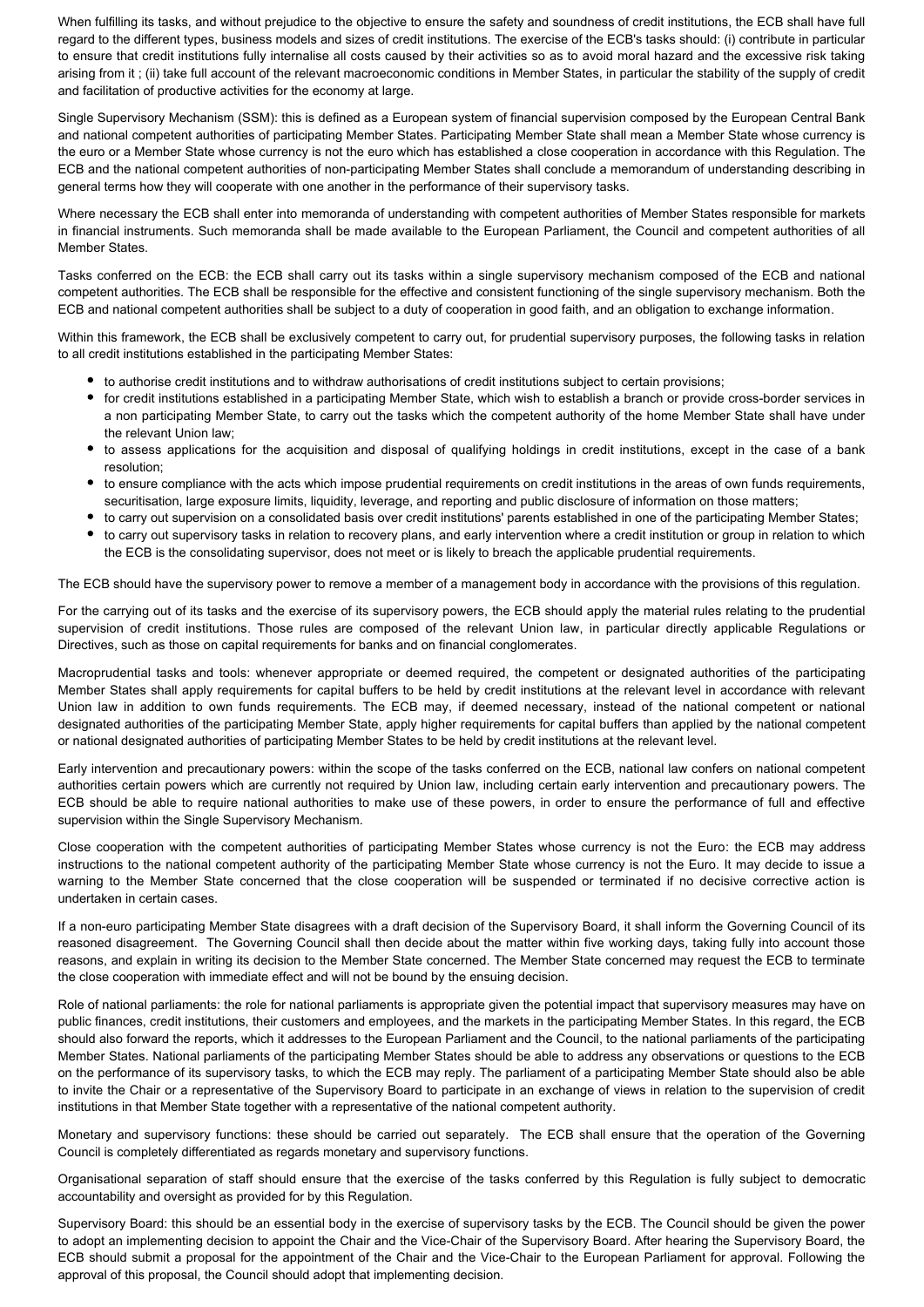The Chair should be chosen on the basis of an open selection procedure, on which the European Parliament and the Council should be kept duly informed. The term of office should not exceed five years and should not be renewable.

## Prudential supervision of credit institutions: conferring specific tasks on the European Central Bank (ECB)

The European Parliament adopted by 559 votes to 62 with 18 abstentions, in the framework of a special legislative procedure, (consultation of Parliament) a legislative resolution on the proposal for a Council regulation conferring specific tasks on the European Central Bank (ECB) concerning policies relating to the prudential supervision of credit institutions.

Parliament approves the Commission proposal as amended.

Subject matter and scope: the ECB will be entrusted with specific tasks concerning policies relating to the prudential supervision of credit institutions, with a view to contributing to the safety and soundness of credit institutions and the stability of the financial system within the Union and each Member State, with full regard and duty of care for the unity and integrity of the internal market based on equal treatment of credit institutions with a view to preventing regulatory arbitrage.

When carrying out its tasks, the ECB shall have full regard to the different types, business models and sizes of credit institutions.

Tasks conferred on the ECB: The ECB shall carry out its tasks within a single supervisory mechanism (SSM). Both the ECB and national competent authorities shall be subject to a duty of cooperation in good faith, and an obligation to exchange information.

The SSM is defined as the system of financial supervision composed by the ECB and national competent authorities of participating Member States.

Participating Member State means a Member State whose currency is the euro or a Member State whose currency is not the euro which has established a close cooperation.

Within this framework, the ECB will be exclusively competent to carry out, for prudential supervisory purposes, the following tasks in relation to all credit institutions established in the participating Member States:

- · to authorise credit institutions and to withdraw authorisations of credit institutions subject to certain conditions;
- for credit institutions established in a participating Member State, which wish to establish a branch or provide cross-border services in a non participating Member State, to carry out the tasks which the competent authority of the home Member State shall have under the relevant Union law;
- · to assess notifications of the acquisition and disposal of qualifying holdings in credit institutions, except in the case of a bank resolution;
- · to ensure compliance with the acts which impose prudential requirements on credit institutions in the areas of own funds requirements, securitisation, large exposure limits, liquidity, leverage, and reporting and public disclosure of information on those matters;
- · to carry out supervisory reviews, including where appropriate in coordination with EBA, stress tests and their possible publication;
- to carry out supervision on a consolidated basis over credit institutions' parents established in one of the participating Member States;
- to carry out supervisory tasks in relation to recovery plans, and early intervention where a credit institution or group in relation to which the ECB is the consolidating supervisor, does not meet or is likely to breach the applicable prudential requirements.

Macroprudential tasks and tools: whenever appropriate or deemed required, the national competent authorities shall apply requirements for capital buffers to be held by credit institutions at the relevant level in addition to own funds requirements.

The ECB may, if deemed necessary, apply higher requirements for capital buffers than applied by the national competent authorities, while cooperating closely with the national designated authorities in the Member States concerned.

Early intervention: in order to preserve financial stability, the deterioration of an institution's financial and economic situation must be remedied at an early stage. The ECB should have the task of carrying out early intervention actions as laid down in relevant Union law. It should however coordinate its early intervention action with the relevant resolution authorities.

Close cooperation with the competent authorities of participating Member States whose currency is not the euro: the ECB may address instructions to the national competent authority or to the national designated authority of the participating Member State whose currency is not the euro. It may decide to issue a warning to the Member State concerned that the close cooperation will be suspended or terminated if no decisive corrective action is undertaken in certain cases.

If a participating Member State whose currency is not the euro notifies the ECB of its reasoned disagreement with a draft decision of the Supervisory Board, it shall inform the Governing Council, stating its reasons.

The Governing Council will decide on the matter and explain its decision in writing. The Member State concerned may request the ECB to terminate the close cooperation with immediate effect and will not be bound by the ensuing decision.

Penalties: in order to enable the ECB to effectively carry out its tasks relating to the enforcement of supervisory rules set out in directly applicable Union law, the ECB should be empowered to impose pecuniary penalties on credit institutions, financial holding companies and mixed financial holding companies for breaches of such rules.

Transparency and democratic control: when carrying out the tasks conferred on it by this Regulation, the ECB and the national competent authorities acting within the SSM shall act independently.

The ECB shall be accountable to the European Parliament and to the Council for the implementation of the Regulation.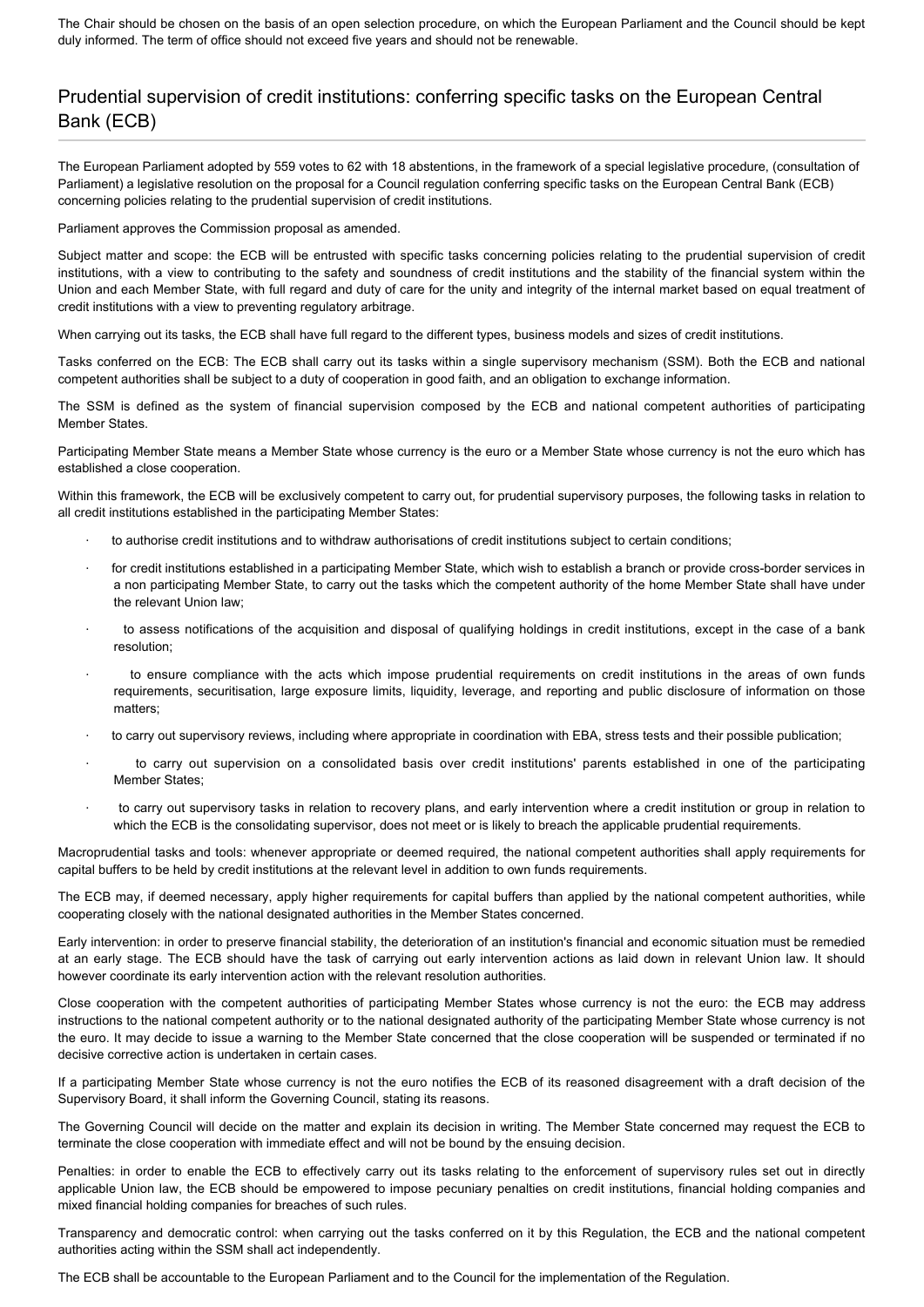At the request of the European Parliament, the Chair of the Supervisory Board of the ECB shall participate in a hearing on the execution of its supervisory tasks by the competent committees of the European Parliament.

The ECB shall reply orally or in writing to questions put to it by the European Parliament.

Role of national parliaments: this role is strengthened. When submitting reports to the European Parliament and the Council the ECB shall simultaneously forward that report directly to the national parliaments of the participating Member States. National parliaments may address to the ECB their reasoned observations on that report and may request the ECB to reply in writing to any observations or questions submitted by them to the ECB in respect of the tasks of the ECB.

The national parliament of a participating Member State may invite the Chair or a member of the Supervisory Board to participate in an exchange of views in relation to the supervision of credit institutions in that Member State together with a representative of the national competent authority.

Monetary policy functions and the exercise of supervisory tasks: these two functions must be carried out in full separation, in order to avoid conflicts of interests. The ECB must be able to ensure that the Governing Council operates in a completely differentiated manner as regards monetary and supervisory functions.

Organisational separation of staff should concern all services needed for independent monetary policy purposes and should ensure that the exercise of the tasks is fully subject to democratic accountability and oversight.

The Supervisory Board: this should be an essential body in the exercise of supervisory tasks by the ECB. It shall be presided over by a Chair and have a Vice-Chair. It will include representatives of the ECB and national competent authorities.

After hearing the Supervisory Board, the ECB shall submit a proposal for the appointment of the Chair and the Vice-Chair to the European Parliament for approval. Following the approval of this proposal, the Council shall adopt an implementing decision. The Chair shall be chosen on the basis of an open selection procedure, on which the European Parliament and the Council shall be kept duly informed. The Chair's term of office will not exceed five years and will not be renewable.

#### Prudential supervision of credit institutions: conferring specific tasks on the European Central Bank (ECB)

PURPOSE: to establish a framework allowing the European Central Bank to perform specific tasks relating to bank supervision in the context of the creation of a banking union.

LEGISLATIVE ACT: Council Regulation (EU) No 1024/2013 conferring specific tasks on the European Central Bank concerning policies relating to the prudential supervision of credit institutions.

CONTENT: the regulation confers on the ECB specific tasks concerning policies relating to the prudential supervision of credit institutions, with a view to contributing to the safety and soundness of credit institutions and the stability of the financial system within the Union and each Member State. THE ECB should carry out the tasks entrusted to it from 4 November 2014.

With the [Regulation \(EU\) No 1022/2013](http://www.europarl.europa.eu/oeil/popups/ficheprocedure.do?reference=2012/0244(COD)&l=en) amending Regulation (EU) No 1093/2010 creating a European Banking Authority (EBA), the present regulation foresees the creation of a Single Supervisory Mechanism (SSM) of banks and other financial institutions, also putting in place one of the key elements of the European banking union.

The SSM is composed of the ECB and Member State supervisory authorities. It covers the Euro area as well as non-participating countries on the basis of a memorandum of understanding establishing a close cooperation. Member States outside the Euro area have full and equal voting rights on the monitoring committee.

The ECB directly supervises the euro area banks in close cooperation with the national supervisory authorities. It is responsible for the operation of the SSM.

When carrying out the tasks conferred on it, and without prejudice to the objective to ensure the safety and soundness of credit institutions, the ECB should have full regard to the diversity of credit institutions and their size and business models.

The European Parliament has called on various occasions for a European body to be directly responsible for certain supervisory tasks over financial institutions, starting with its [resolution of 13 April 200](http://www.europarl.europa.eu/oeil/popups/ficheprocedure.do?reference=1999/2117(COS)&l=en)0, then that of [21 November 2002](http://www.europarl.europa.eu/oeil/popups/ficheprocedure.do?reference=2002/2061(INI)&l=en) on prudential supervision rules in the European Union

Tasks conferred on the ECB: in terms of regulation, the ECB shall be exclusively competent to carry out the following tasks in relation to all credit institutions established in the euro area:

- to authorise credit institutions and to withdraw authorisations of credit institutions subject to certain reservations;
- · to assess notifications of the acquisition and disposal of qualifying holdings in credit institutions, except in the case of a bank resolution;
- to ensure compliance with the acts which impose prudential requirements on credit institutions in the areas of own funds requirements, securitisation, large exposure limits, liquidity, leverage, and reporting and public disclosure of information on those matters;
- to carry out supervisory reviews, including stress tests and their possible publication;
- · to carry out supervision on a consolidated basis over credit institutions parents established in one of the participating Member States;
- · to carry out supervisory tasks in relation to recovery plans, and early intervention where a credit institution or group does not meet or is likely to breach the applicable prudential requirements.

The ECB may also apply higher requirements for capital buffers, subject to close cooperation with the national authorities.